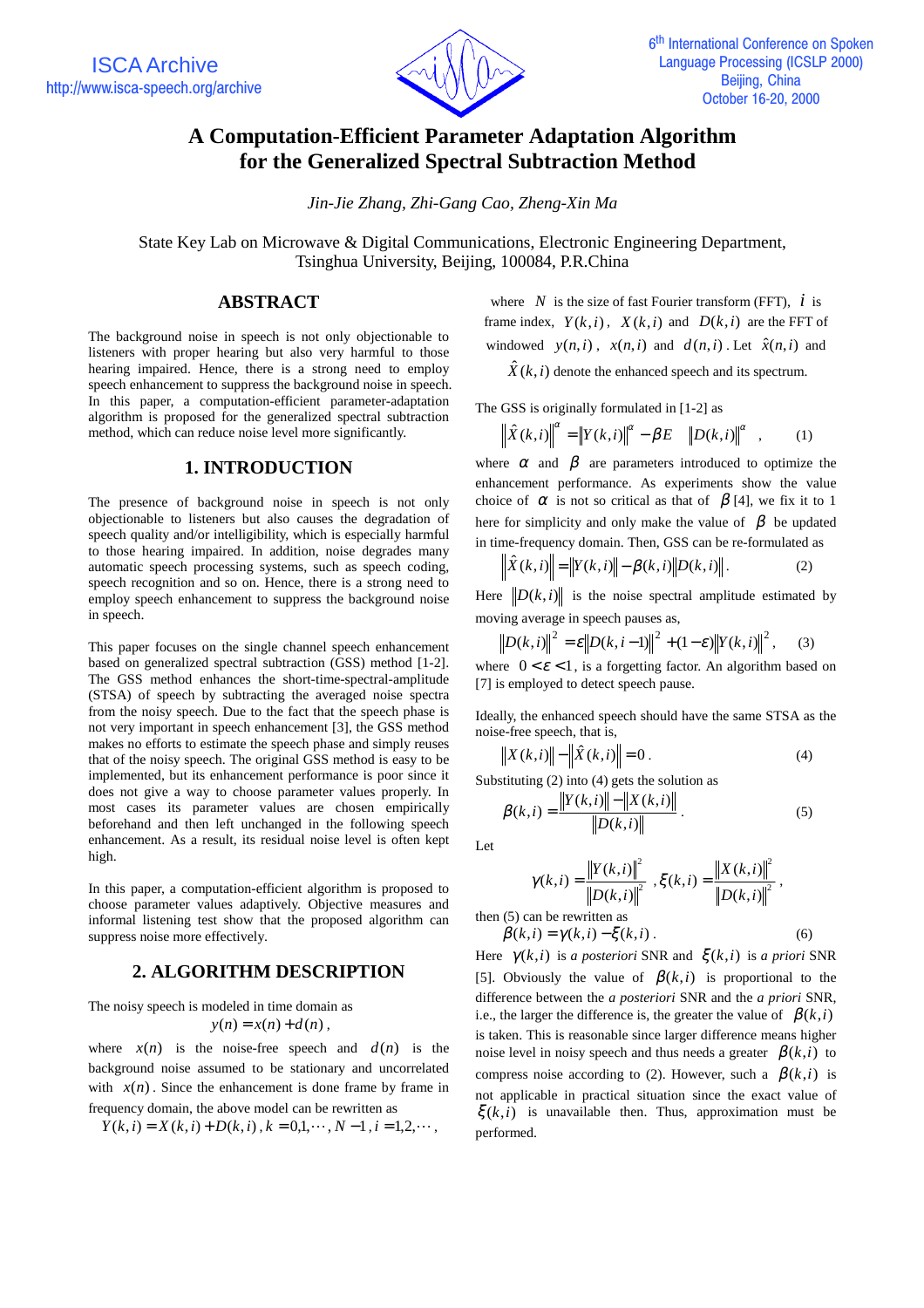First, it is supposed that  $\left\| Y(k) \right\|^2 \approx \left\| X(k) \right\|^2 + \left\| D(k,i) \right\|^2$ . Replace the  $||Y(k, i)||$  term in (5) with this approximation and let  $\beta^*(k,i)$  denote  $\beta(k,i)$ , we get,

$$
\beta^*(k,i) = \left(\sqrt{1 + \xi(k,i)} + \sqrt{\xi(k,i)}\right)^{-1}.
$$
 (7)

Then  $\beta(k, i)$  is re-estimated by averaging with its value in previous frame as

 $\beta(k, i) = \mu \beta(k, i - 1) + (1 - \mu) \lambda \beta^{*}(k, i)$ , (8) where  $0 \le \mu \le 1$  and  $\lambda > 0$  is a correctional factor introduced. In the proposed algorithm  $\xi(k,i)$  is estimated as,

$$
\xi(k, i) = \eta \frac{\left\| \hat{X}(k, i-1) \right\|^2}{\left\| D(k, i) \right\|^2} + (1 - \eta) \times \max \left\{ \gamma(k, i) - \beta_0, 0 \right\},\tag{9}
$$

where  $0 < \eta < 1$ ,  $\beta_0 \ge 1$  and  $\left\| \hat{X}(k, i-1) \right\|$  is the STSA of the enhanced speech in previous frame. Here (9) uses a  $\beta$ -fixed GSS to perform a coarse estimation of  $\|\hat{X}(k,i)\|$ . It is obvious that in (7)-(9) the components used to calculate  $\beta(k, i)$  are same as that for GSS and the operations involved are very simple, so the computation load is very low.

With this adaptive  $\beta(k, i)$ , the spectrum of the enhanced speech can then be estimated as

$$
\hat{X}(k, i) = \max \{ ||Y(k, i)|| - \beta(k, i)||D(k, i)||, 0 \}
$$
  
.exp(j arg (Y(k, i)))<sup>1</sup>, (10)

where half-wave rectification is performed to avoid producing negative spectral components. Finally, with inverse FFT and overlapped addition, the enhanced speech can be obtained.

# **3. SIMULATION AND PERFORMANCE EVALUATION**

In the simulation and performance evaluation, 6 speech sentences of 6 native Chinese speakers (3 male and 3 female) selected from Chinese mandarin MOS test database are used. The noise data, which includes white noise, speech-like noise and aircraft cockpit noise, are selected from the NOISEX-92 database. They are both digitized in 8kHz/16bits and added digitally together to form the noisy speech with SNRs from 10dB to -5dB.

Segmental SNR (SEGSNR) [8] improvement and Noise-to-Masking Ratio (NMR) [6] decrement are used as objective measures for performance evaluation. The SEGSNR of enhanced speech is defined as

$$
SEGSNR(dB) = \frac{10}{M} \sum_{i=0}^{M-1} \log_{10} \frac{\frac{1}{L} \sum_{n=0}^{L-1} x^2(n, i)}{\frac{1}{L} \sum_{n=0}^{L-1} \left[ x(n, i) - \hat{x}(n, i) \right]^2},
$$

where  $L$  is the frame length and  $M$  is the total number of

frames. The SEGSNR measures the waveform distortion of speech. The NMR is defined as

NMR(dB) = 
$$
\frac{10}{M} \sum_{i=1}^{M} \log_{10} \frac{1}{B} \sum_{b=0}^{B-1} \frac{\sum_{k=k_{bl}}^{k_{bh}} D_p(k, i)}{T_{p, b}(i)},
$$

where  $T_{p, b}(i)$  is the masking threshold of pure speech,  $D_n(k,i)$  is the power spectra of noise in speech,  $k_{hl}$  and  $k_{hh}$ are the lower and upper limits of critical band  $b$ ,  $C<sub>b</sub>$  is the number of frequency components included in critical band *b* and *B* is the number of critical bands used. The NMR can measure the audible noise level of speech and was found to have high correlation with subjective test [6]. For the sake of convenience, the SEGSNR and NMR difference between the noisy speech and the enhanced speech are given in the following performance evaluation.

The value choices of  $\varepsilon$ ,  $\eta$ ,  $\beta_0$ ,  $\mu$  and  $\lambda$  have been investigated by a number of experiments with different noise types and different noise levels. By making tradeoff between residual noise level and speech distortion, the parameter values are chosen as  $\varepsilon = 0.995$ ,  $\eta = 0.98$ ,  $\beta_0 = 5.0$ ,  $\mu = 0.9$ and  $\lambda = 1.9$ .

The objective measures of the proposed algorithm have been compared with those of power spectral subtraction (PSS) and optimized generalized spectral subtraction (OGSS). The PSS is the special case of the GSS ( $\alpha = 2$ ,  $\beta = 1$ ) and was proposed first among the subtractive-type speech enhancement methods. The OGSS is another special case of GSS when  $\alpha = 2$  and  $\beta$  is optimized to 5 under white noise with SEGSNR measure. Figure1-3 present the SEGSNR measures of 3 methods for the 3 different noise types respectively and show that the proposed algorithm gains more SEGSNR improvements, especially in lower input SNRs. The NMR measures are given in Figure4-6. It is obvious that the proposed algorithm outperforms the other two very significantly for all the noise types and all the noise levels, which means that it can suppress audible noise more effectively than the other two.

Informal subjective listening test shows that the speech enhanced by the proposed algorithm has less audible residual noise than that enhanced by the  $\beta$ -fixed ones and as a result, the enhanced speech sounds more clearly.

#### **4. CONCLUSION**

In this paper, a computation-efficient algorithm is proposed to select parameter value for the generalized spectral subtraction method adaptively. Objective measures and informal listening test show that the proposed algorithm can suppress noise more effectively than the parameter-fixed ones.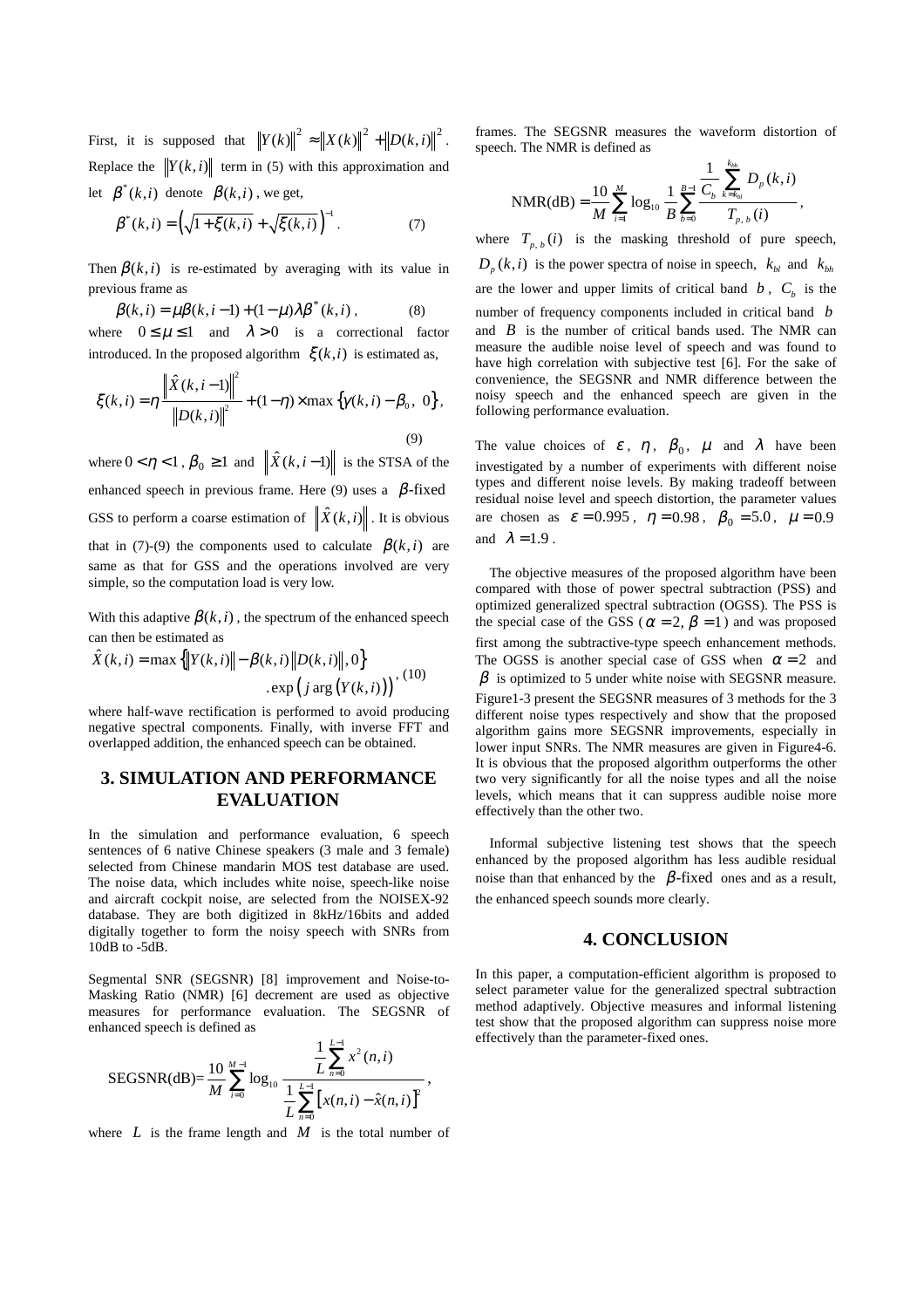

Figure 1. SEGSNR measures for white noise



Figure 2. SEGSNR measures for speech-like noise



Figure 3. SEGSNR measures for aircraft cockpit noise



Figure 4. NMR measures for white noise



Figure 5. NMR measures for speech-like noise



Figure 6. NMR measures for aircraft cockpit noise